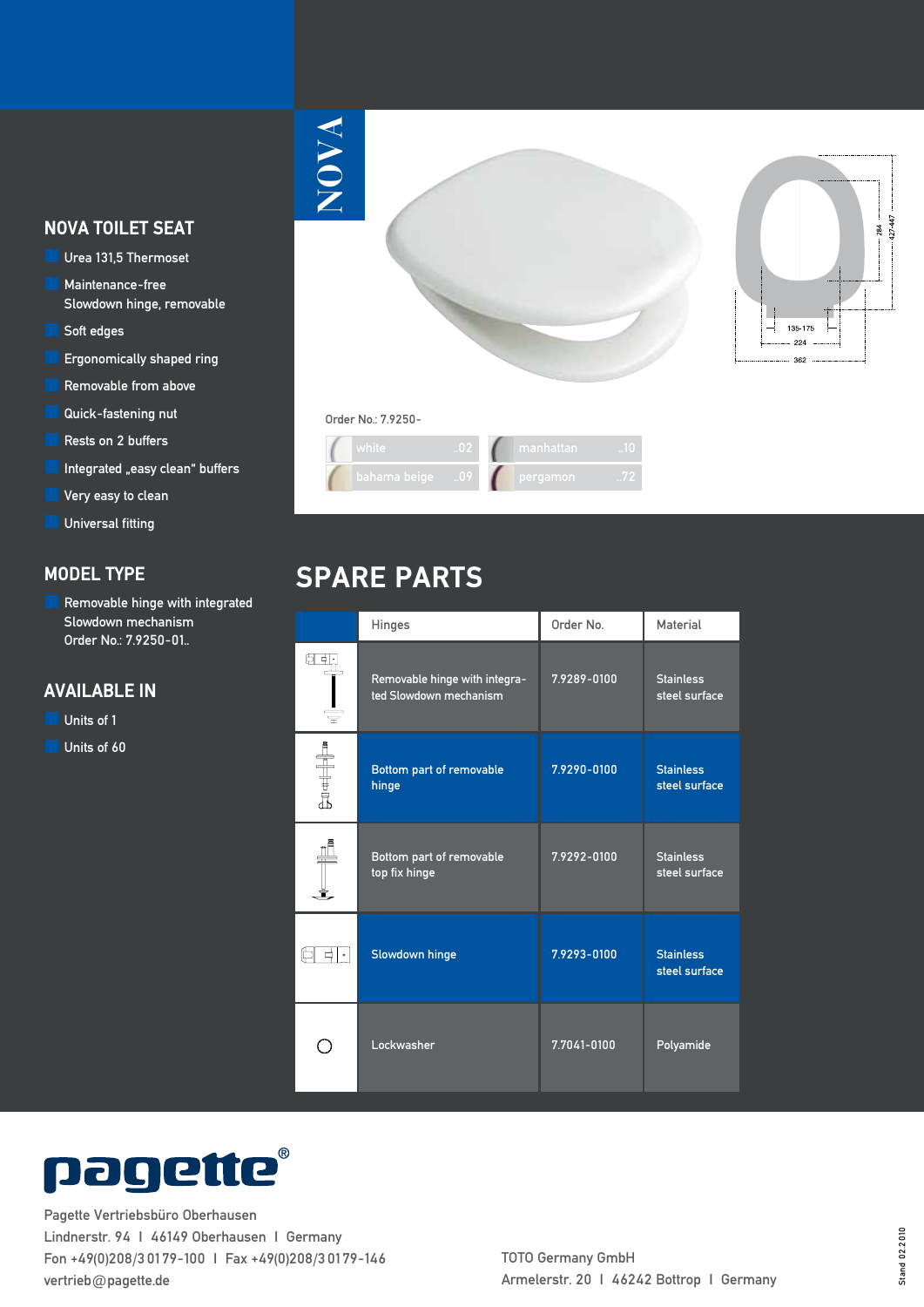



Irresistible. **NOVA**



**www.pagette.com**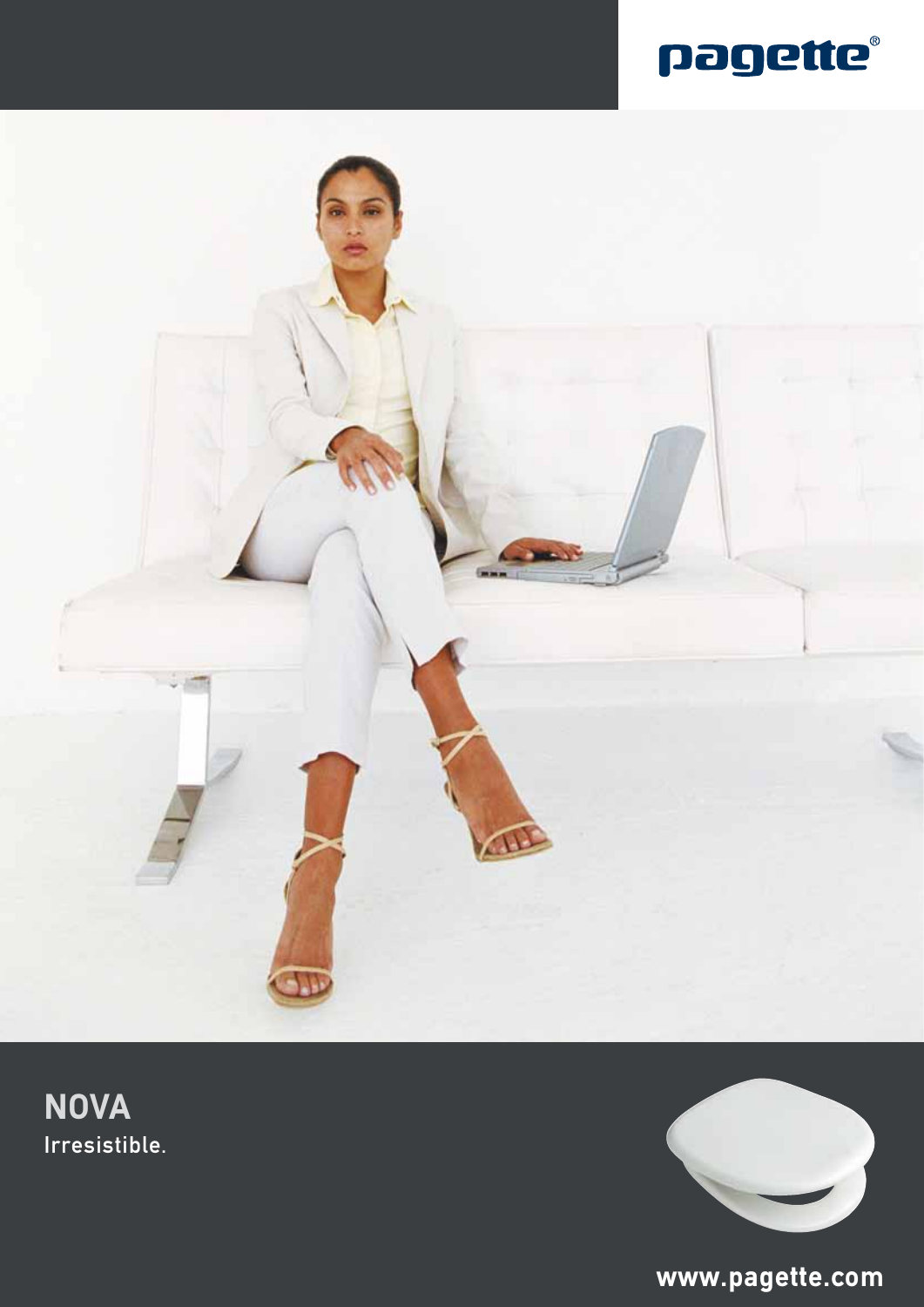

# **NOVA**

# **FORM AND FUNCTIONALITY**

Sitting correctly is important. Everyone wants a sporty driving position, a functional seat in the office and a relaxed seat in the lounge. Pagette Nova – the accessory that ensures you're sitting comfortably. For the ultimate in comfort, with silent closing and soft curves. Perfect harmony in your bathroom.